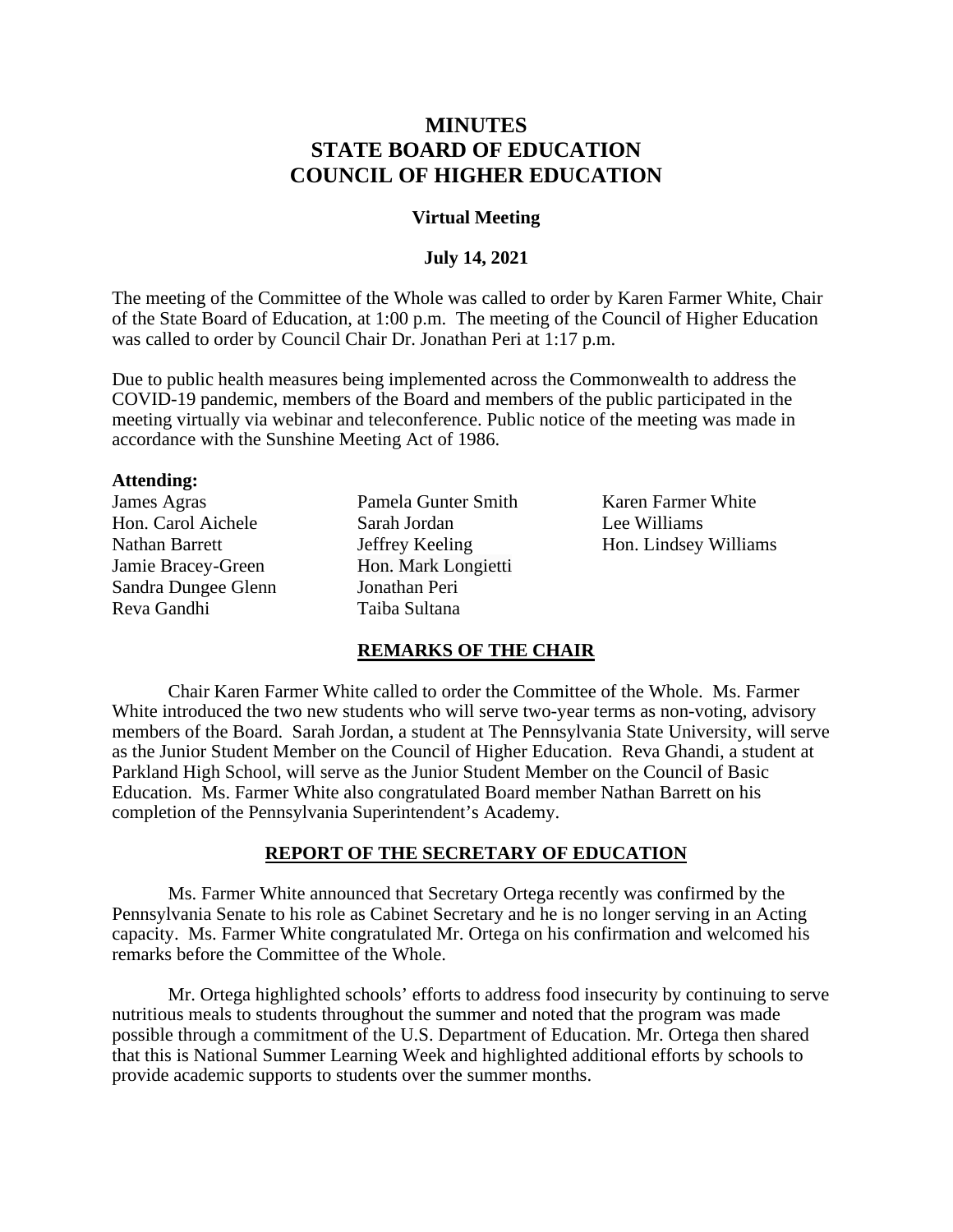Mr. Ortega provided an update on the recently adopted state budget and noted that the budget continues to build upon investments in areas where resources are needed the most. He acknowledged additional federal investments in education through the American Rescue Plan Elementary and Secondary School Emergency Relief fund (ARP ESSER) award and noted that Dr. Sherri Smith would provide a more detailed report on those funds later in the meeting. Mr. Ortega said the Department of Education also is watching the federal debate over infrastructure investments to determine whether it may impact educational opportunities, such as how broadband components may impact remote student learning.

The Secretary noted that ARP ESSER requires school districts to develop health and safety plans for reopening and stated that recent guidance from the Centers for Disease Control (CDC) continues to recognize the benefits of in-person instruction and increasing vaccinations as a strategy for mitigation of COVID-19 transmission. Mr. Ortega noted that many pandemicrelated orders have begun to be relaxed. Mr. Ortega stated that the state will continue to look to the CDC for guidance on COVID-19 mitigation.

Mr. Ortega announced that the General Assembly recently adopted Act 66, which permits students to repeat a grade level in the forthcoming school year even if the student met promotion requirements. Mr. Ortega said that under the Act gives parents can decide whether a student will repeat a grade.

Finally, the Secretary announced that for the first time ever a Career and Technical Education student in Pennsylvania was the recipient of the U.S. Presidential Scholar Award. Mr. Ortega congratulated Raymond Slifer, a student at Upper Buck County Technical School, on earning the prestigious recognition.

#### **APPROVAL OF MINUTES**

Dr. Peri called to order the Council of Higher Education following the Secretary's report to the Committee of the Whole. The minutes of the May 5, 2021, meeting of the Council of Higher Education were approved on an **Agras/Bracey-Green** motion.

# **REPORT OF THE ACTING DEPUTY SECRETARY AND COMMISSIONER FOR POSTSECONDARY AND HIGHER EDUCATION**

Dr. Tanya I. Garcia announced that the Lumina Foundation has made a financial commitment to support work on updating the Master Plan for Higher Education. She noted that the Master Plan Advisory Committee held its first meeting earlier in the day and said she is hopeful that the Master Plan can become a road map for Pennsylvania to reach its postsecondary attainment goal.

Dr. Garcia stated that state government, colleges, and schools of education must work more closely to strengthen the educator pipeline and to improve educator retention in Pennsylvania. She highlighted public comments received during the ARP ESSER application process that showed that communication between local education agencies (LEAs) and colleges of education is imperative for success in training new educators. Dr. Garcia said LEAs also have a role to play in the recruitment and hiring of educators of color and in mentoring students of color to consider education as a profession, as well as creating mentoring programs between seasoned and new educators.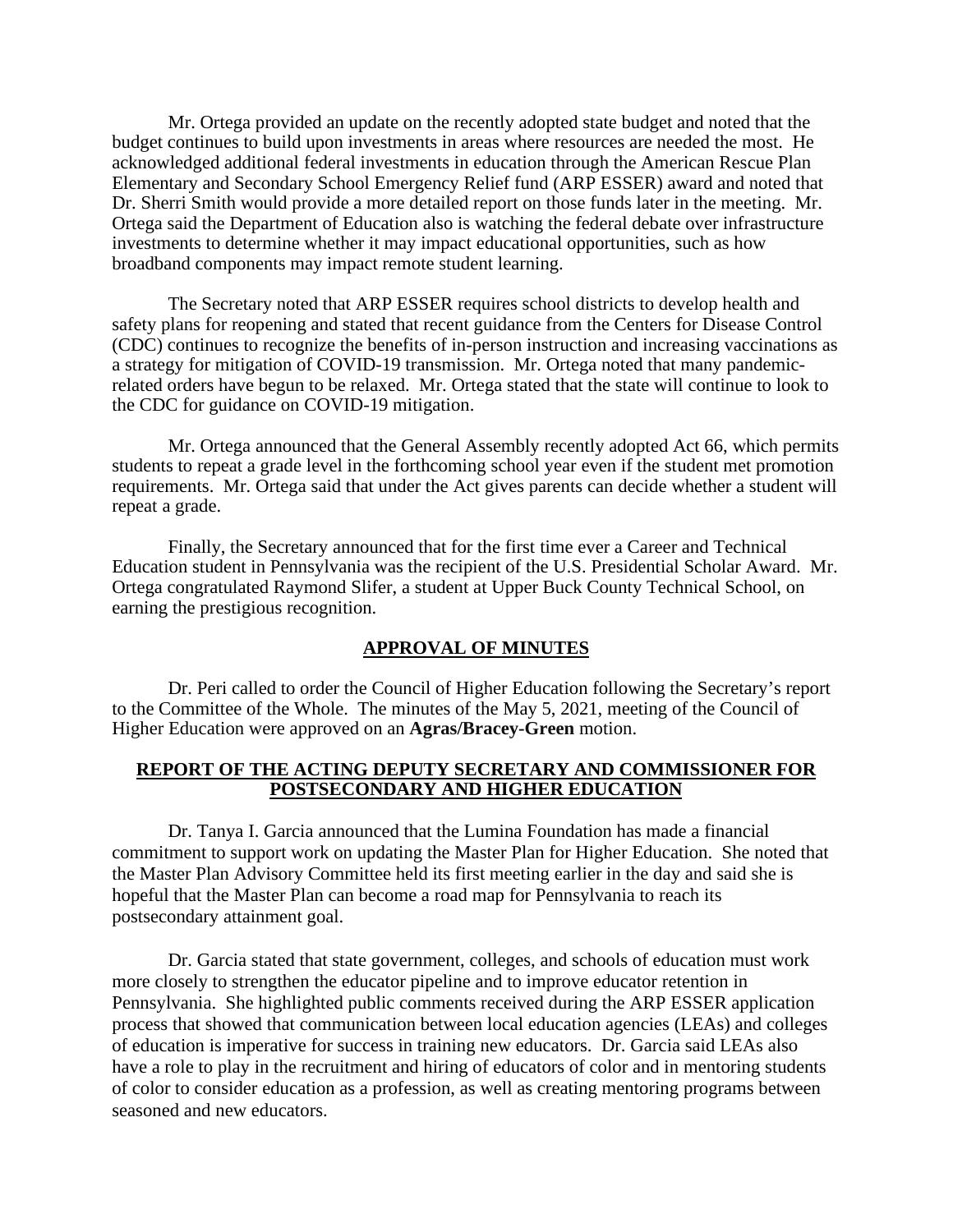Dr. Garcia provided an update on two grants referenced in her last report. She shared that the School District of Philadelphia did not receive the Wallace Foundation Equity-Centered Pipeline Initiative Grant. She shared that the Pennsylvania Workforce Development Board also did not receive the Workforce Data Quality Initiative grant it was seeking from the U.S. Department of Labor.

Sandra Dungee Glenn requested time to meet with Dr. Garcia to discuss supports for the field in implementing competencies related to culturally relevant and sustaining education and competencies as proposed in revisions to Chapter 49.

# **DISCUSSION ITEM MASTER PLAN FOR HIGHER EDUCATION**

Dr. Jonathan Peri provided an update on the development of a new Master Plan for Higher Education. Dr. Peri said the Council of Higher Education convened an introductory meeting of the Master Plan Advisory Committee at a working session of the Council earlier in the day. The purpose of the meeting was to provide members with a clear understanding of the role of the Advisory Committee and the Council relative to the Master Plan, to establish a calendar for next steps in this effort, and to review the statutory requirements and the framework for the Plan as agreed to by the Council earlier in the year.

Dr. Peri said additional discussion centered on the State Board's authority to require the submission of long-range plans from public and private institutions of higher education in the Commonwealth and a statutory provision that directs the Council to review such long-range plans in the development of a new Master Plan for the state. The Council consulted with the Advisory Committee on whether and how to request such information, and agreed to send a letter to all higher education institutions in Pennsylvania requesting their voluntary submission of long-range plans either in hard copy or via a web link. Dr. Peri said OPHE staff will assist in reviewing the plans submitted to the Council. After the data has been reviewed, further discussions will be held with the Council of Higher Education, Master Plan Advisory Committee, OPHE, and the State Board. Dr. Peri said the Master Plan Advisory Committee also will continue to address the eight areas prescribed by the School Code within the context of the framework outlined by Dr. Garcia during the working session.

The Honorable Mark Longietti inquired about data collection related to the state's postsecondary attainment goal. Dr. Peri stated that the Department is tracking this information as discussed when the attainment goal was adopted. Karen Molchanow, Executive Director of the State Board of Education, said the Board has tasked the Department with making periodic updates to the Council on progress toward meeting the attainment goal and offered to share reports on these metrics with Representative Longietti. Dr. Peri stated that it would be timely to request another update from OPHE on metrics measuring progress toward the attainment goal.

Hon. Longietti then inquired about the five strategic priorities identified in the Master Plan revision process and if they will be addressed in the submittal of the Master Plan. Dr. Peri said those strategic priorities will be addressed in a coordinated manner that also reflects requirements set forth in the School Code. Mr. Longietti asked about the submission of long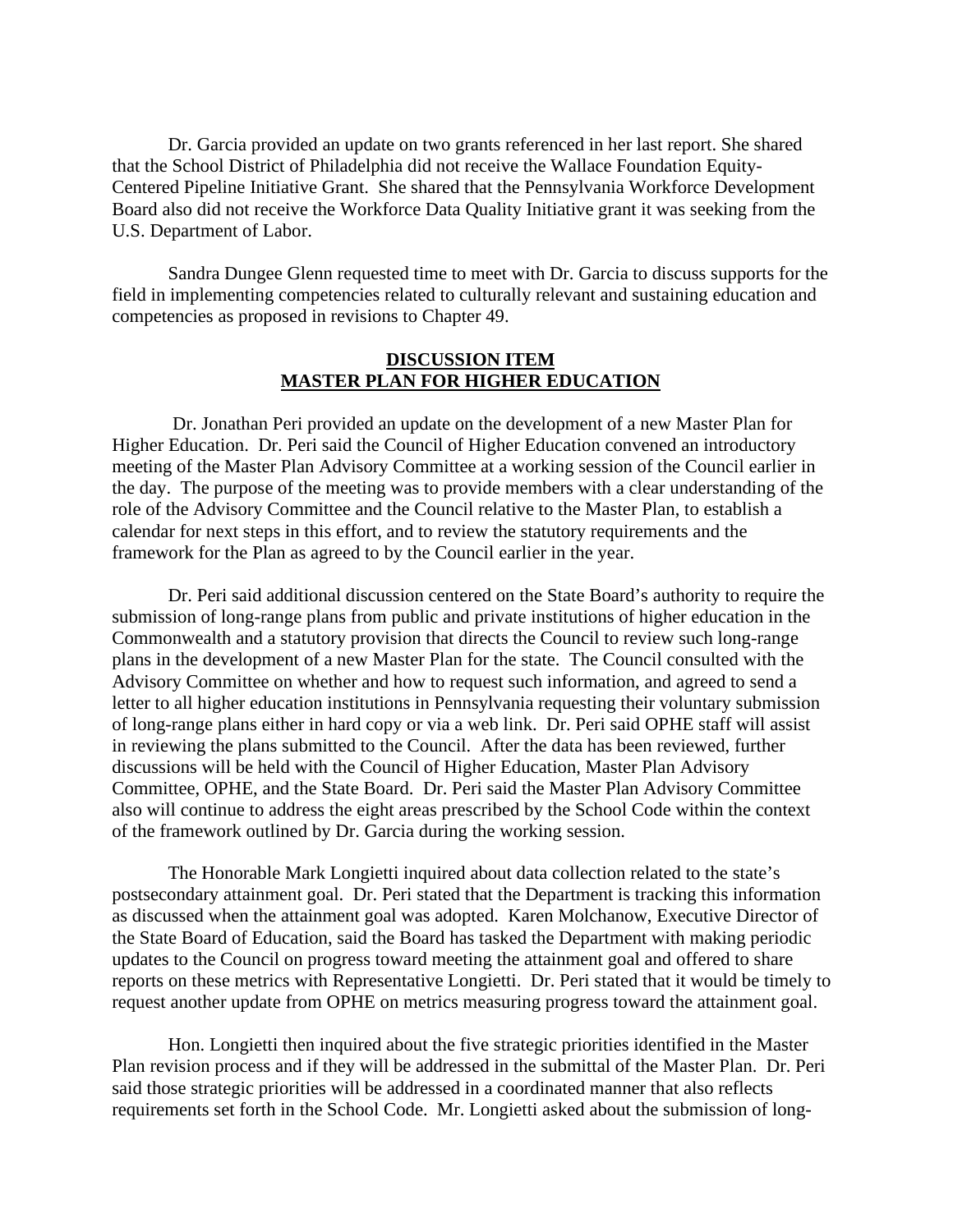range plans from institutions of higher education and whether the Department has sufficient staff to review the requested documentation. Dr. Peri stated that this was discussed in the morning session and that OPHE would assist the Board with this review.

Dr. Jamie Bracey Green said some institutions do not have long-range plans but have capability statements which are more succinct and suggested that it may be helpful to secure those in place of, or in addition to, the long-range plans. Dr. Peri noted that was discussed as part of the working session with the Advisory Committee and said the Council will welcome the submission of the requested information in whatever format the institution makes it available.

Dr. Dungee Glenn asked whether the scope of the effort to develop a new Master Plan would be limited to the strategic priorities discussed during the Advisory Committee meeting. She referenced prior discussion among the Council about connecting this effort to the Commonwealth's workforce development needs and suggested engaging in discussion on the scope of the effort at a future meeting. Dr. Peri noted that the Council did include additional workforce development representation on the Advisory Committee in response to prior Council discussion. Regarding the scope of the effort, he noted that the framework presented by Dr. Garcia is the overarching pathway for moving forward and that it is within the Council's discretion to include additional items.

# **PUBLIC COMMENT**

Dr. Susan Edgar-Smith, Dean of the College of Education at Eastern University, spoke on behalf of the Pennsylvania Psychological Association and the Pennsylvania Association of School Psychologists. Dr. Edgar-Smith addressed proposed amendments to Chapter 49 and a request from the associations with which she is affiliated to allow individuals to use five years of experience as school psychologists to satisfy the experience requirement for supervisor of special education certification. Dr. Edgar-Smith said the association provided the Board with a crosswalk of how school psychologists meet and exceed the competencies required for special education teachers. She stated that individuals currently eligible for supervisor of special education certification are only those individuals who serve as instructors in special education. Dr. Edgar-Smith noted the request to allow school psychologists to be considered to earn such supervisory certificates was added into the Board's draft amendments to Chapter 49. She further noted that school psychologists are eligible for other leadership certifications as principals, pupil services directors, and curriculum directors. Dr. Edgar-Smith said she is concerned that public comments on the Board's proposal expressed reservations on this change.

Gina Gallo, with the Pennsylvania State Education Association, asked if there is anywhere on the website to review progress on the Master Plan.

#### **ACTION ITEM**

There were no action items.

#### **ANNOUNCEMENTS**

There were no announcements

#### **ADJOURNMENT**